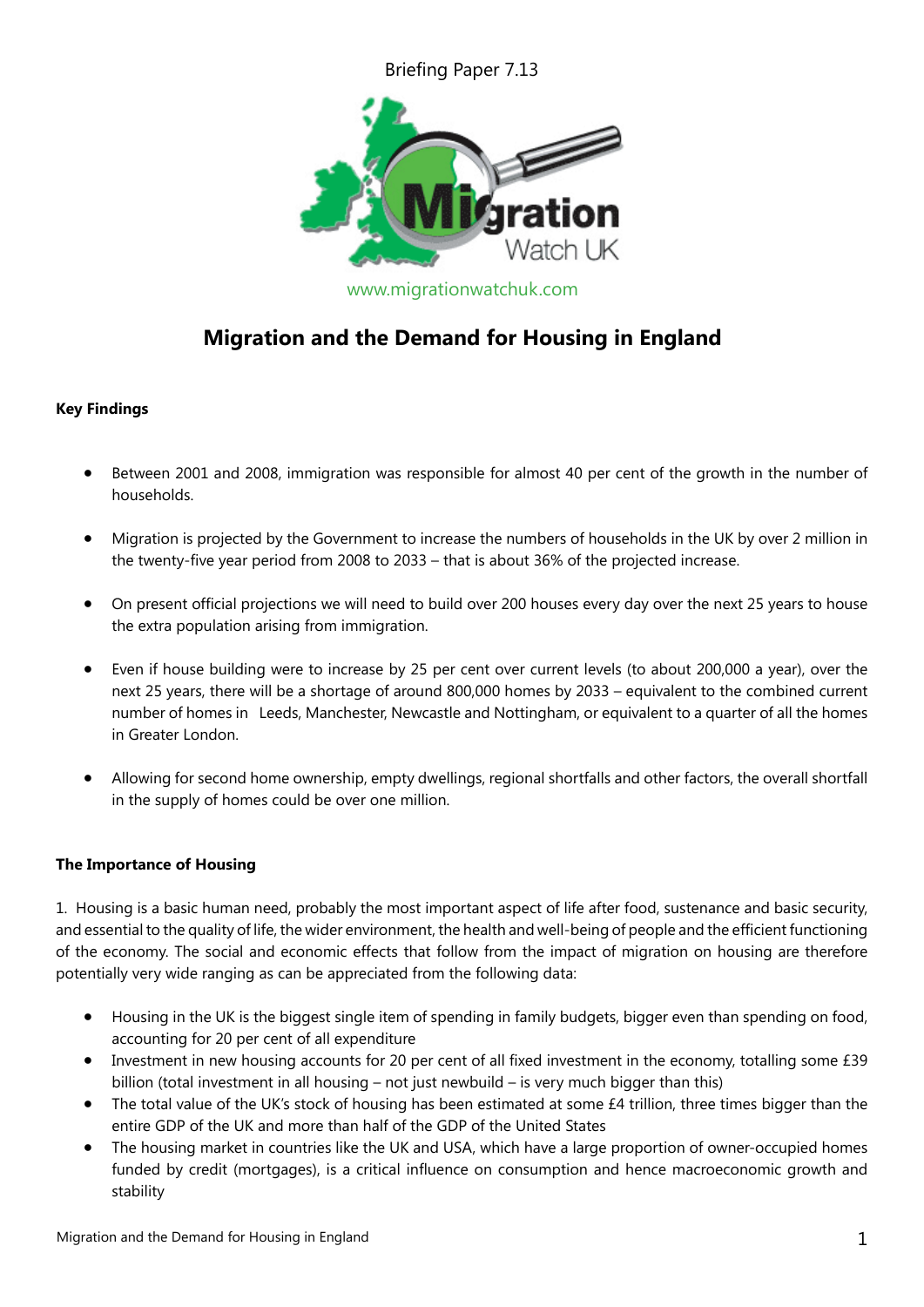- Public spending in the UK on housing (mostly subsidy for construction of social homes) was some £15.6 billion in 2009/10. (This excludes spending on housing benefit and other forms of 'social protection' linked to housing)
- Housing is a major source of UK Greenhouse Gas (GHG) emissions, contributing about 25 per cent of these, mostly generated by energy use from the home. Additionally, construction of new homes is also a major generator of GHG emissions
- UK businesses in a survey reported that an adequate supply of housing is important for their business performance, believing that the limited availability of affordable housing in some key areas – especially London - was exerting a negative impact.

## **International Migration into England in the Past Decade**

2. Between 2000 and 2009 net long term international migration into England averaged about 175,000 each year, or 1.7 million in total. The pie chart below illustrates that three quarters of migrants settled in four of the nine English regions – London , which took over 40%, followed by Yorkshire and the Humber (14%), and the South East and East of England (both 10 %).

## **Figure 1: Immigration by Region in England**



## Source: ONS

3. Data on housing supply, household formation rates, estimates of the contribution of migrants to the latter, and the overall balance between the net growth of the housing stock and household numbers is set out in Table 1 and Figure 2, covering the period 2001 to 2008. The key points to note are:

- Almost 40 per cent of all households<sup>1</sup> formed in England during this period are estimated to have been formed by migrants (Line F)
- In the two regions most heavily impacted by immigration London, Yorkshire & the Humber the percentages of new households were 93 per cent and 48 per cent respectively ( Line F)
- These regions also have the most serious housing shortages (Line C)

<sup>1</sup> A household is defined as: (a) a person living alone; (b) a group of people living at the same address who share common housekeeping or a living room. A household does not necessarily equate to a dwelling but there is a strong correlation between the two.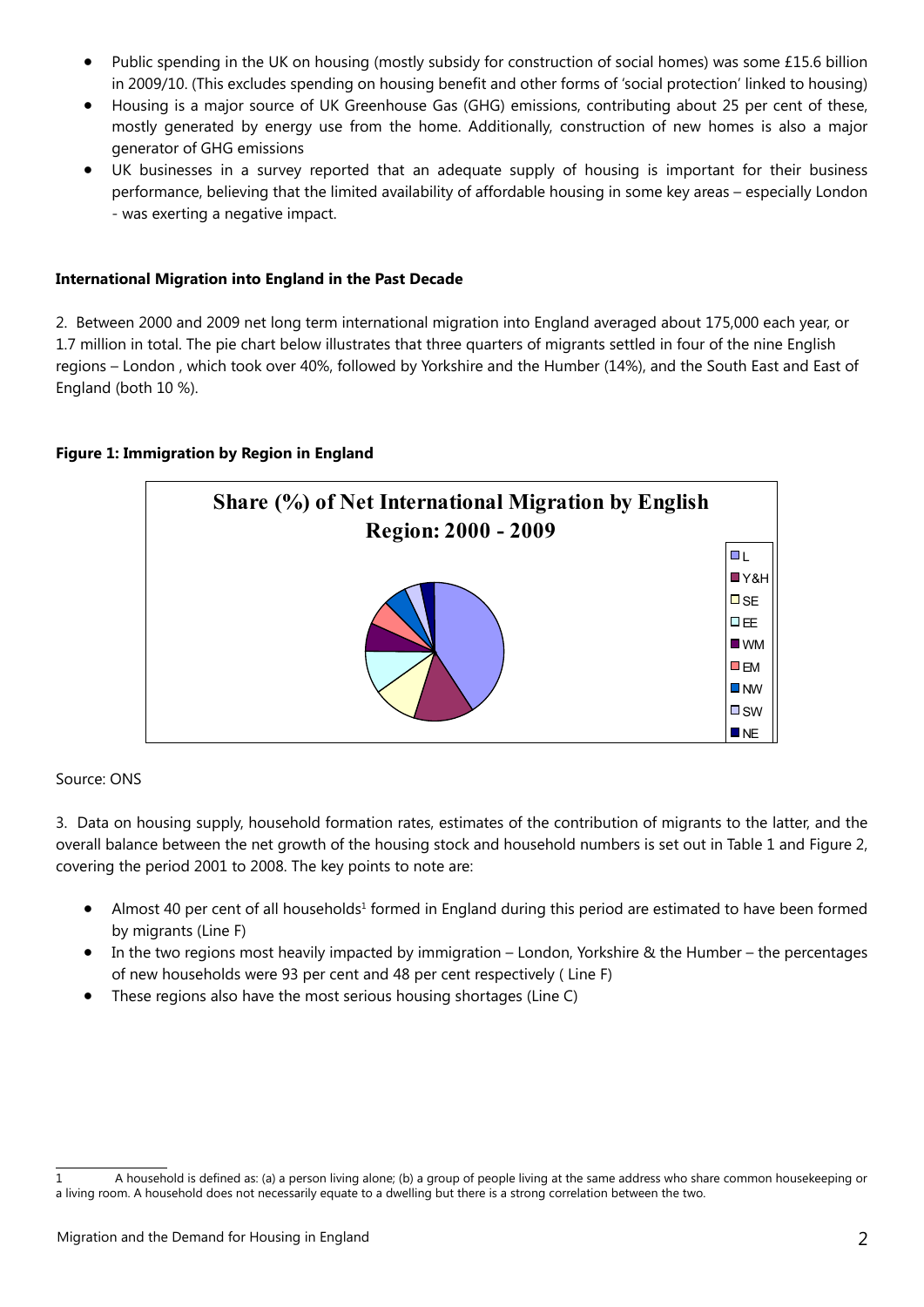## **Table 1: Increase in Households and Housing Stock By Region in England: 2001 – 2008 ('000s)**

|              |                                                                                         | England | <b>NE</b> | <b>NW</b> | YH    | EM   | <b>WM</b> | EE.  |       | <b>SE</b> | <b>SW</b> |
|--------------|-----------------------------------------------------------------------------------------|---------|-----------|-----------|-------|------|-----------|------|-------|-----------|-----------|
| A            | Increase in Dwellings                                                                   | 1358    | 41        | 148       | 118   | 140  | 113       | 179  | 186   | 247       | 187       |
| B            | Increase in Households                                                                  | 1208    | 37        | 108       | 134   | 131  | 88        | 170  | 208   | 186       | 148       |
| $\mathsf{C}$ | Adjusted Balance <sup>2</sup> - Increase<br>in Dwellings less Increase in<br>Households | 36      | 1         | 28        | $-26$ | $-3$ | 16        | $-6$ | $-38$ | 40        | 23        |
| D            | Increase in Migrant Households                                                          | 474     | 16        | 23        | 64    | 32   | 34        | 44   | 193   | 50        | 18        |
| E.           | Balance – Increase in Households<br>less Increase in Migrant<br>Households              | 734     | 21        | 85        | 70    | 99   | 54        | 127  | 15    | 136       | 130       |
| F            | Increase in Migrant households as<br>Percentage Share of Increase in All<br>Households  | 39      | 44        | 21        | 48    | 24   | 39        | 26   | 93    | 27        | 12        |

Source: ONS, DCLG

Note: all numbers are rounded<sup>2</sup>

## **Figure 2: Housing Supply and Demand in England**

Source: ONS, DCLG



Figure 3 illustrates the relationship between housing shortages and migration in the English regions.

<sup>2</sup> The balance – the difference between housing supply and housing demand (from household formation) – has been adjusted to account for other factors (like second home ownership, long – term empty properties and 'hidden' demand) that affect both supply and demand – see Table 3, page 11 of the Shelter report on future housing needs. Available at: : [http://england.shelter.org.uk/\\_\\_data/assets/pdf\\_file/0003/142473/Homes\\_](http://england.shelter.org.uk/__data/assets/pdf_file/0003/142473/Homes_for_the_Future_amended_Feb_09.pdf) [for\\_the\\_Future\\_amended\\_Feb\\_09.pdf](http://england.shelter.org.uk/__data/assets/pdf_file/0003/142473/Homes_for_the_Future_amended_Feb_09.pdf)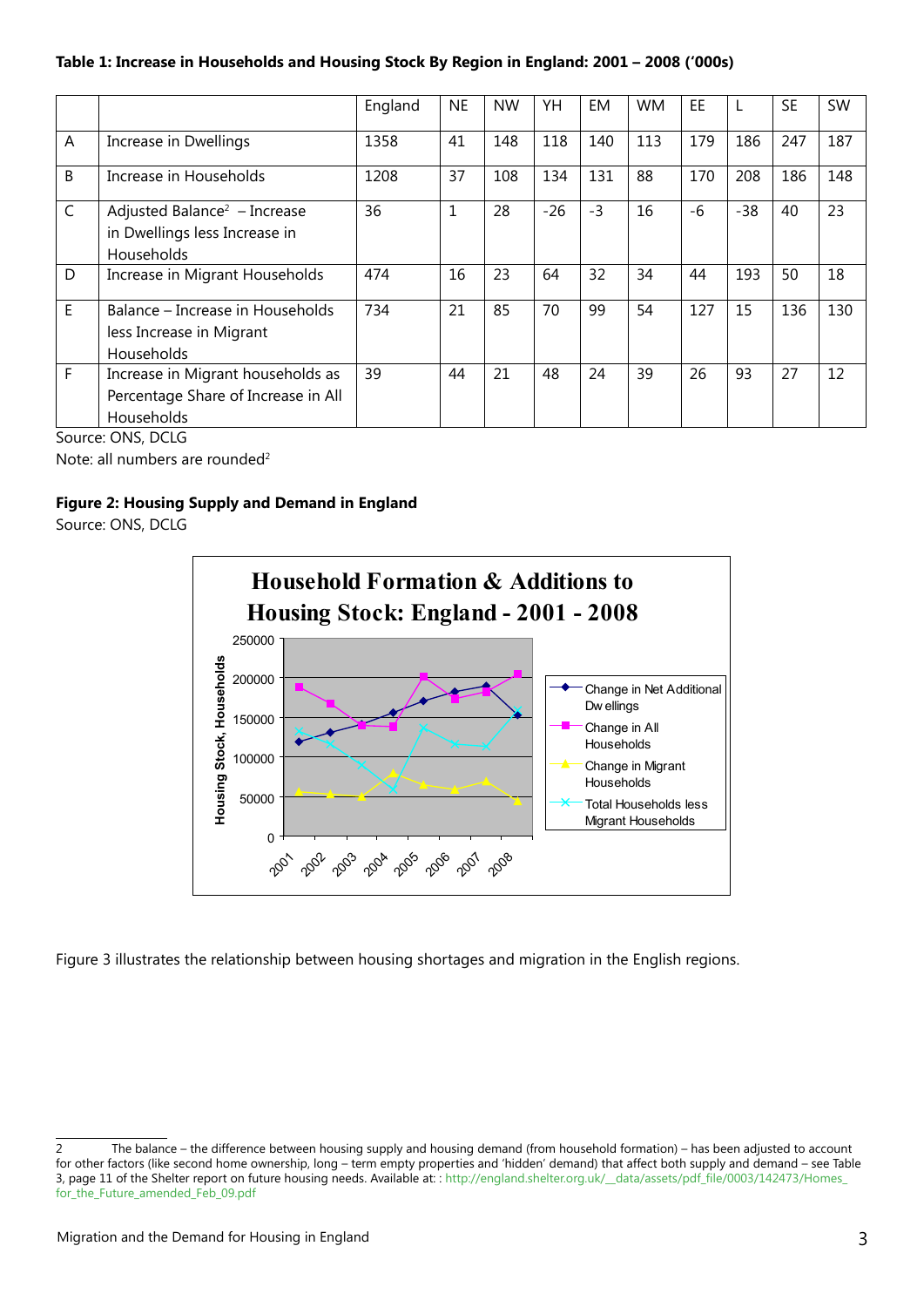

# Source: ONS, DCLG

## **Projected Impacts**

4. Net migration at current projected levels (180,000 a year) accounts for over two thirds of projected population growth and 36 per cent of projected household formation.

5. The Government in its latest twenty-five year projection of household numbers in England forecast that households in England will increase by 232,000 each year to 2033, an increase of 5.8 million households compared with 2008, with the biggest increases occurring in South East England, followed by London and North West England. The smallest increase in household numbers is projected to be in North East England.

6. Using the 'Zero Net Migration' variant projection it is possible to estimate the impact of immigration on household formation over the period from 2008 to 2033. Without any net migration at all, the Government projects that household formation each year should decline to 149,000 which implies that net immigration over this period will lead to 83,000 additional households each year, or slightly over 2 million (2,075,000) over the twenty five year projection period. These projections imply that to satisfy demand for housing caused by immigration we will need to build over 200 extra homes every day over the next 25 years.

7. The ability of the house building industry in the UK to satisfy in full this consequent increase in demand for homes is problematical. The 2008 – 09 recession resulted in a particularly steep decline in the house building industry. UK housing starts fell 41.2 per cent in 2008, the biggest annual fall in at least three decades with another fall on top of this of 14 per cent in 2009. After the severe construction industry recession of the early 1990s the house building industry took many years to recover. Figure 4 shows the trend in completions of new houses in England over the past two decades.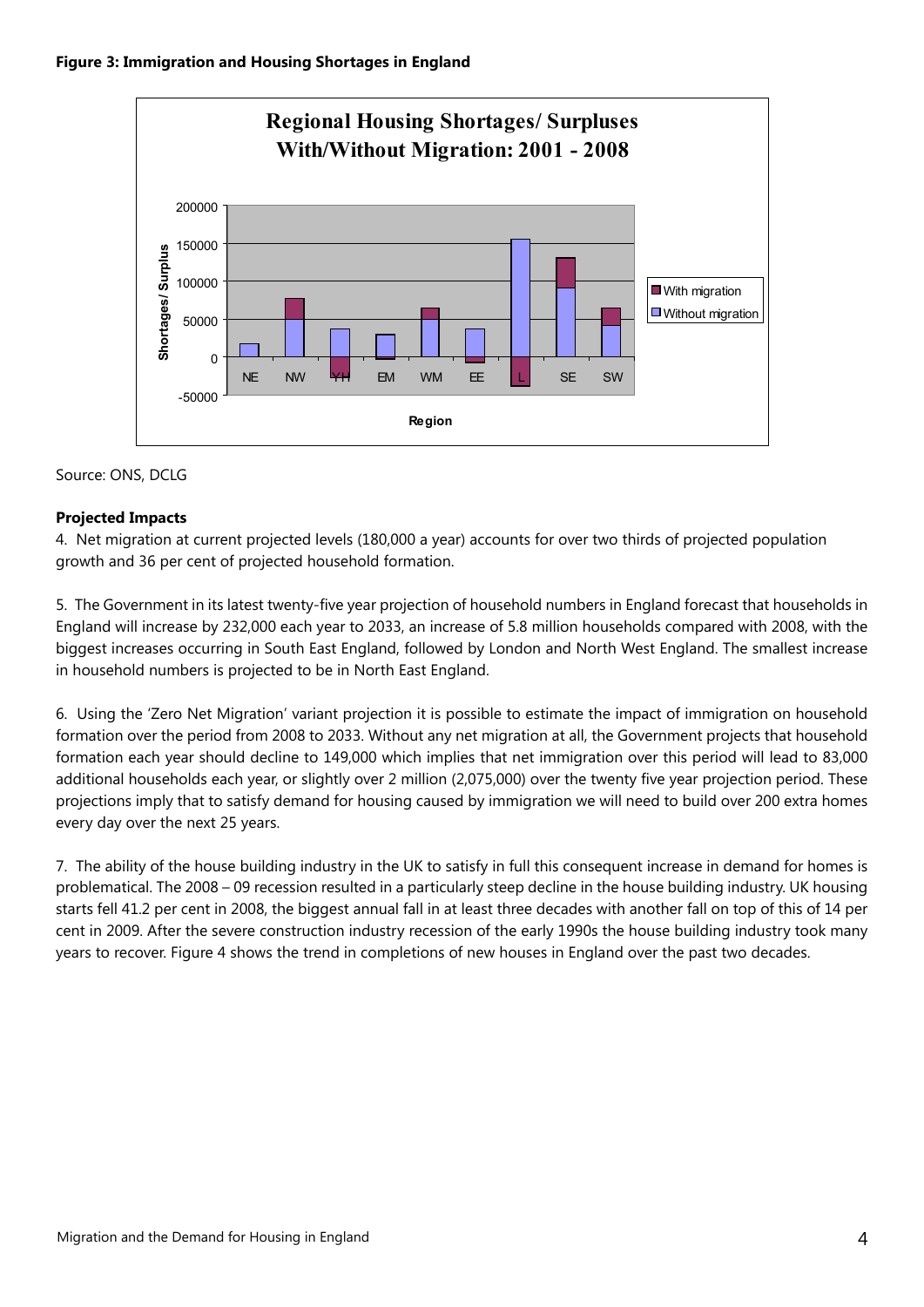

Source: DCLG

8. For the sake of analysis, we consider three house building scenarios:

(1) 'business as usual' - under which houses continue to be built at the current rate of around 160,000 a year

(2) 'substantial but realistic increase' – under which there is a long –term increase of one quarter in homes provided, equivalent to an average of 200,000 additional homes a year

(3) 'homes for the future' – under which homes are built in line with the assumption of the previous Government's housing policy (set out in 'Homes for the Future') that 240,000 new homes could be provided each year

| Scenario                             | Homes    | <b>Households</b> | Shortfall | <b>Households</b> | Shortfall |
|--------------------------------------|----------|-------------------|-----------|-------------------|-----------|
|                                      | Provided | Formed            | (Surplus) | Formed (zero      | (Surplus) |
|                                      |          |                   |           | migration)        |           |
| 'Business as Usual'                  | 4000     | 5800              | 1800      | 3725              | (275)     |
| 'Substantial but Realistic Increase' | 5000     | 5800              | 800       | 3725              | (1275)    |
| 'Homes for the Future'               | 6000     | 5800              | (200)     | 3725              | (2275)    |

 9. The most likely scenario is the second one. Using this, a shortfall of some 800,000 homes is projected over the next 25 years. In fact, the actual shortfall will be much bigger – over one million – if account is taken of second homes, properties that are allowed to be left empty, demand from 'hidden' households<sup>3</sup>, unsatisfactory accommodation and other factors affecting supply and demand for dwellings, to which must be added the current estimate of households in need of net additions to the housing stock  $(150,000)^4$ .

<sup>3 &#</sup>x27;Hidden Households' are people who live as part of another household but would prefer to set up their own household. An example would be adult children forced to remain living in the family home because unable to afford their own accommodation.

<sup>4</sup> Shelter, available at: h[ttp://england.shelter.org.uk/\\_\\_data/assets/pdf\\_file/0003/142473/Homes\\_for\\_the\\_Future\\_amended\\_Feb\\_09.pdf](http://england.shelter.org.uk/__data/assets/pdf_file/0003/142473/Homes_for_the_Future_amended_Feb_09.pdf)